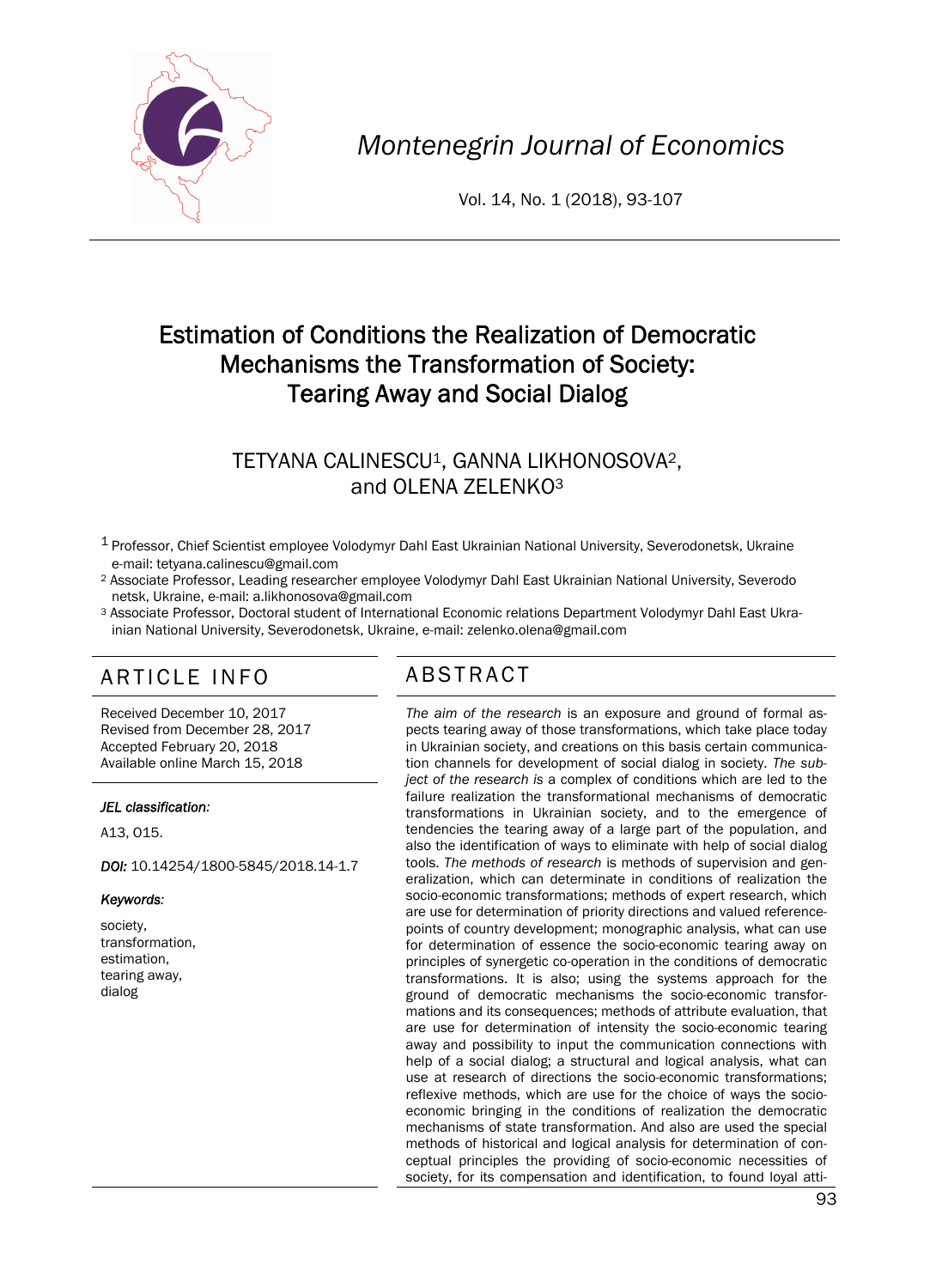tude to transformations, which take place at regional level. *The hypothesis of the article is* the assumption, that the evaluation of the conditions the realization of transformation democratic mechanisms at society can be measured by the synergetic effect, which is created in society, what are a complex and open socio-economic system and inalienable aspect of which is the emergence of the tearing away phenomenon. *The basic conclusion of the article.* The realized researches was suggests that the display of democracy in any society is the universal phenomenon, but to compel any society to conduct unique experiments, to develop the specific mechanisms of transformation all members of society according to conditions of development the society. The calculations of the synergetic effect of the realization democratic mechanisms of the transformation community in monetary measures are leaded the immediate necessity of activation the national consciousness, the development and the introduction of mechanisms the acceptance of adequate decisions, the increase of social and economic activity, social mobilization and own national economic positioning. These measures will allow: to send the tearing away processes of transformations in positive direction; to accumulate a leader capital; to provide innovative to development of country and assist the increase the welfare level of population and quality of their life. An empirical result is the proof that the main way of overcoming the peoples distrust is there social dialog. In the process of such dialog is approached connection of people, to avoid any barriers, which are closed every individual to local and state administration, what is formed and legislatively designing the relations in society and products of its public creation. Distribution of the socio-economic tearing away in combination with the action of synergetic effects can result in the not forecast destructive consequences. Therefore, further researches of these processes will be connecting to the exposures of multi-disciplinary connections, to found same trends and to do its interpretation.

### INTRODUCTION

New direction of development of democratic mechanisms of transformations of society, which take place now in Ukraine, is the government (Law of Ukraine, 2013) and ungovernmental (Palii, 2017) initiatives to give up socio-economic guarantees of the population, adjusting of dialog with the separate segments of society with the purpose of removal present crisis of people trust to the institutes of power, not perception of social measures and reformative programs which are inculcated in a country. Such moods and opportunistic motion inside the country (Sukharevskai, 2017) become the mortgage of origin and swift distribution the phenomenon of the socio-economic tearing away with the different levels of it's grow up.

More than five years since our early work was marked by intense debates, new questions and problems related to conceptual and empirical research within the framework of socio-economic transformations, stimulating catalysts for social and economic development and its synergetic rationale.

The purpose of this article is to consider three key issues: (i) the theoretical and methodological framework the implementation of democratic mechanisms the transformation of society (section 1); (ii) the reconciliation of social and economic tearing processes through social dialogue mechanisms that neutralize the manifestation of tearing (section 2); and (iii) conclusions: what will happen next – new problems or new solutions (section 3).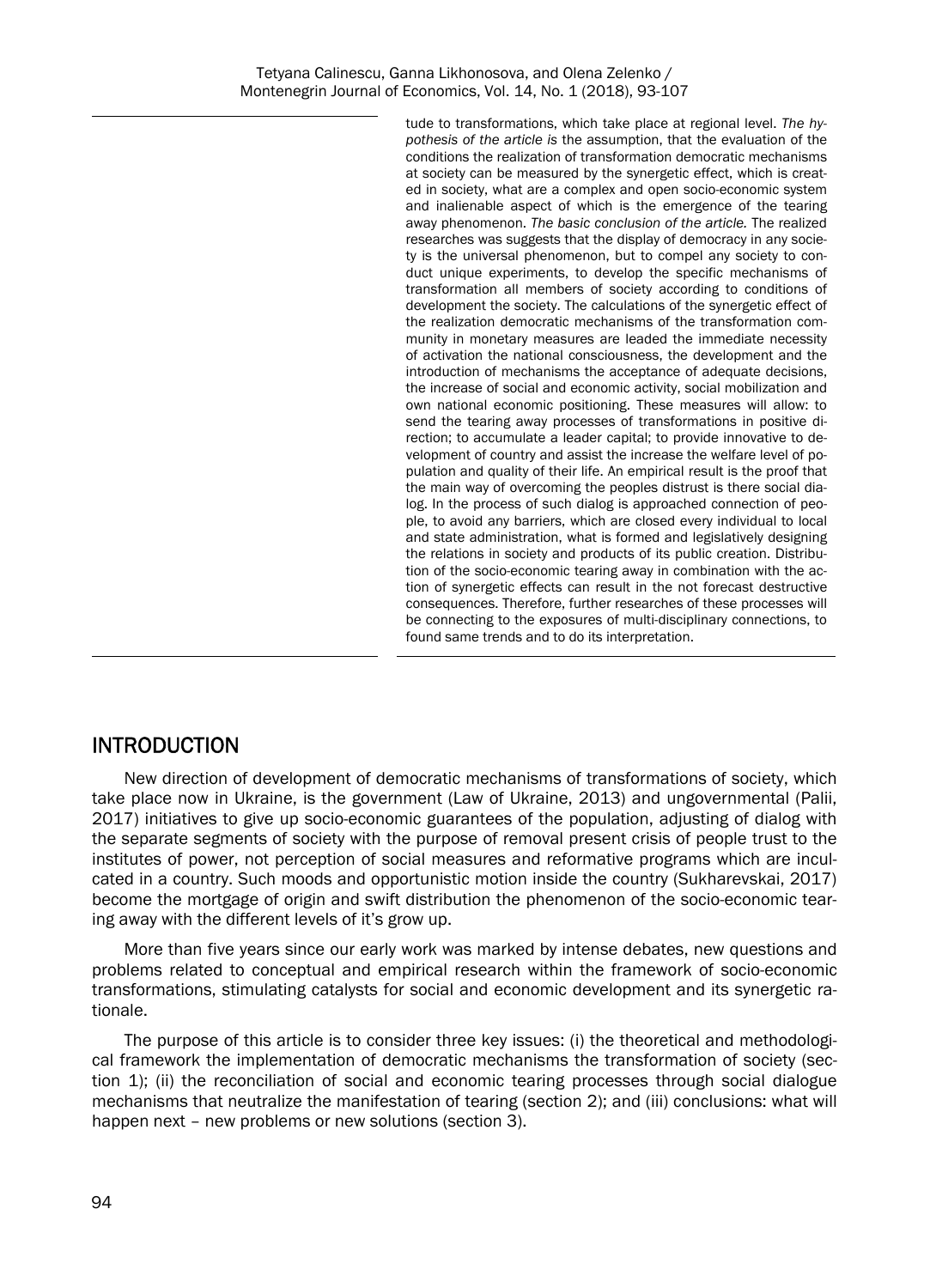### 1. THE THEORETICAL AND METHODOLOGICAL FRAMEWORK THE IMPLEMEN TATION OF DEMOCRATIC MECHANISMS THE TRANSFORMATION OF SOCIETY

Tearing away is needed to perceive as purposeful co-operation of separate elements inside the system with the receipt of multi-round effect (Busel, 2009). It is inherent to modern society, which is interpreted as a difficult dynamic open system (Gretton, 2003) with proof directions of development (Ramazanov et al., 2012). For this reason, tearing away does not show up in the static balanced systems. Only permanent motion and multi planning co-operation of enormous amount of elements, which takes place in society in periods of its indignation in the moment of adaptation to the transformation conditions, result in the display of different kinds and levels of tearing away.

Every member of society in the time of transformation changes risks finding oneself out of society. However exactly the vulnerable groups of population are largely presented among those, who is considered torn away. But not all individuals in these groups are torn away, as however are not all the torn away people belong to the noted groups.

Now in Ukraine is traced the tendency of the sharp socio-economic tearing away, which is expressed in distribution of scales to social passivity (Strimov, 2016) and economic impoverishment of population (Gorohov, 2017). Unsuccessful realization of transformation mechanisms of democratic transformations, instead the stimulation of socio-economic development of country and innovative development of citizens are bringing to tearing away of considerable part of populations. It is represented in the low level of life, limited access to high-quality education, impossibility of receipt of necessary medical services, insufficiency of profits, bad housing conditions of life, subzero status at the labor market and absence of further own prospects.

It is marked in Constitution of Ukraine, that everybody has a right on free development of the personality, right and freedom of human can not be anointed or limited (Constitution of Ukraine, inc. 21, 23, 24, 28). However, not all these principles have the real realization on territory of Ukraine. In connection with a situation on East of country the mass forced transferring of population from parts of the Donetsk and Luhansk regions in other regions, there are new displays and risks of the socio-economic tearing away, related to the loss of property, accommodation, health, place of employment and further reference-points of own existence. The modern ratified state statistical researches are not represent a special money estimation of these material and, moral losses especially, and charges on further renewal. To methodology and criteria of evaluation such level of the socio-economic tearing away do not exist now, like is not absent a single purposeful public policy from overcoming of this threatening phenomenon.

Research of the Ukrainian and foreign scientists in a file of human progress trends of development (National report: human development in 2011 "Ukraine: on a way to the social bringing", 2011; Report about human development "Steady development and equality of possibilities: the best future for all", 2011) underline the existence of problems the social tearing away as result, which related to inequality and possibilities of development. Society can not be highly developed, if existence the socially torn away people or groups which run into obstacles on a way to valuable life.

For this reason, the government of every country must have providing of such level of socioeconomic development for a purpose, to satisfy general interests and expectations of citizens. Thus any generality must be identified with its adequate and positive presentation. In this context it is needed to examine three methods of presentation of generality (Rozanvallon, 2009):

 It is need to selection of separate details, establishment of their validity and distance from expectations of all sides, which forms interests of public generality. It is negative generality, which is related both to the structural changes in a middle society and with the change of public behavior. When take to attention this generality is possible to balanced, set up and supported the interests in society.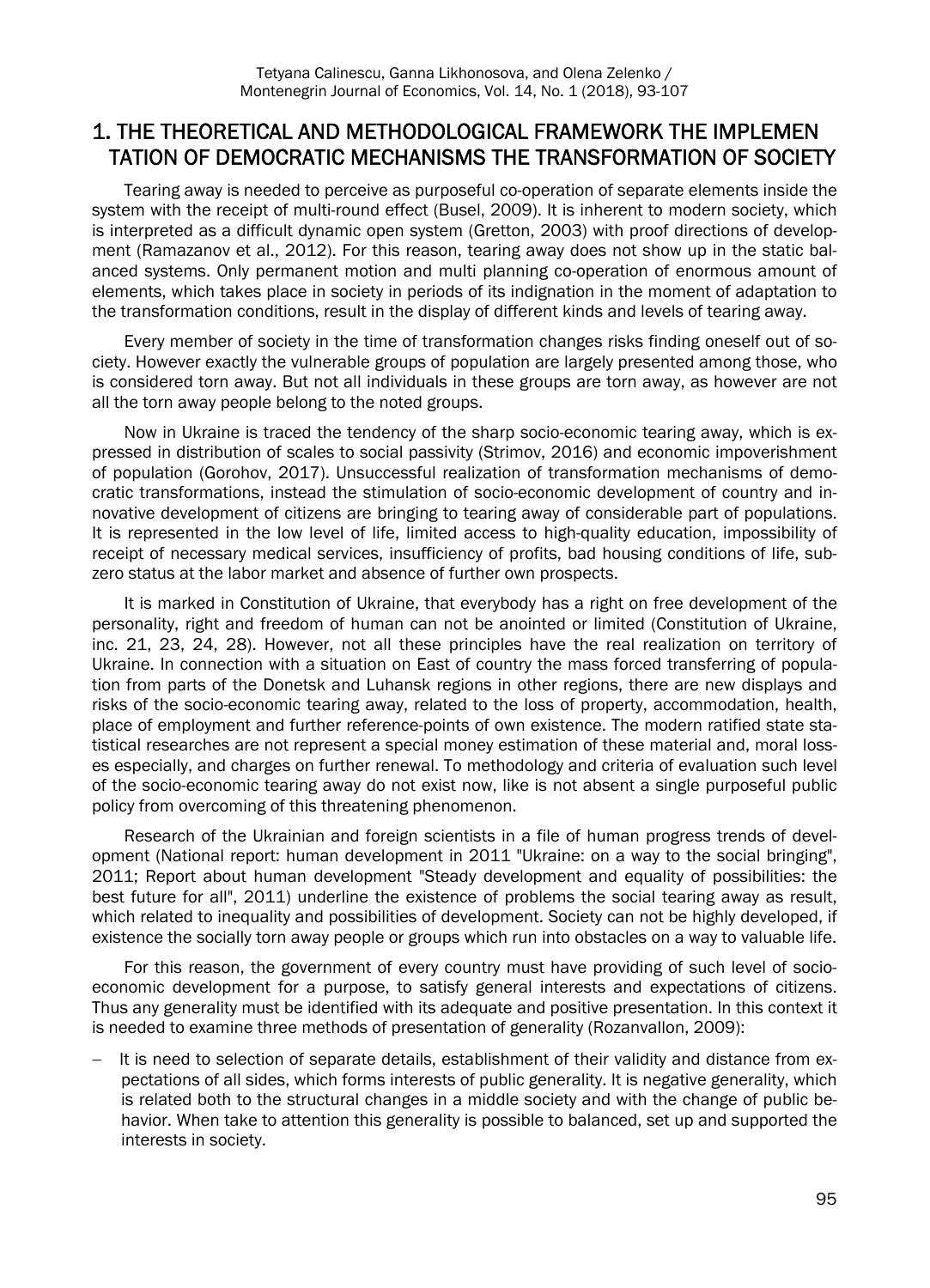- Realization of generality like an element of pluralism is it a way of establishment the social sovereignty. With using such generality the society tries to obtain everything that is necessary was to correct and execute, integrally to take into attention the interests of majority society. It is called generality of increase which presented principles of population and requirements.
- It is need tale an attention the variety of generality for determination of all public features. In this case should take into account interests and needs of all individuals more thoroughly. It is called principle of "included in generality", which take an attention every separate interest.

The last approach underlines a necessity to take into attention interests of every individual, and to be careful exactly to the different aspects of influence the human factor in the conditions of realization the democratic mechanisms of transformation at different society. And here the question must be presented is not only with point of vision the existence of different systems of socioeconomic management, which have every country and what is conditioned by different levels and difficulties of development the scientific and technical progress, political and administrative construction of imperious structures, but also about strengthening of the physically-psychological pressure on a human. All of it tells about the necessity of take at attention exactly a human factor (Legal and social-psychological measuring of the newest informative society, 2015), what contains is not only with the individual internals of everybody, which are constrained from professional development of individuals and independent self-perfection, but also with the process of synergetic co-operation, what is created on a production and in public life. The base of display these most internals are psychologically-individual constituents which not always can be measured and estimate in quantitative socio-economic indexes. It specifies is underline the necessity of consideration the public transformations from positions the analysis of the systems (Popov et al., 2010) and evaluation of level of perception the transformation changes society through the changes of behavior of separate individual, as an element of the open system, and his reaction on processes in an environment. And also it is grounded the appropriateness to use the multi disciplinarians aspects at the evaluation of tearing away processes in the difficult open systems, which there is socioeconomic space; to search in time the possibilities and to react exactly on chaotic, sudden changes and to avoid negative displays in any direction of socio-economic development of society.

Exactly the experience of the using the differential features of socio-economic development of society and individual displays of citizens behavior to allows formed reasonable democratic mechanisms and programs of socio-economic transformation, depending on interpretations of changes of internal and external global environment.

#### 1.1 Literature review

Now in foreign (Rozanvallon, 2009; Neuhaus et al., 2014; Everett and Rogers, 2009) and to Ukrainian practice (Кucherova, 2016; Golovina, 2013) there is a sufficient amount of publications, including authorial (Calinescu, 2016; Calinescu, 2015), what characterizes experience of the use certain democratic values and mechanisms in the different social society. In most works to take an attention social, psychological (Legal and social-psychological measuring of the newest informative society, 2015), reflexive (Rozanvallon, 2009; Кucherova, 2016) aspects of development the society and separate factors of non-acceptance, disloyal relation at society (Marglin and Stephen, 2012) to those transformations which take place inside of any nation and global environment (Neuhaus *et al.,* 2014; Rainer and Erick, 2015). However there is a certain blank in opening the mechanism of tearing away those programs of socio-economic development, which worked in one country and society, but is not functions in other, and also in the search of other instruments the co-operation and aspiration all association at society, which can bringing it's a certain direct on principles of social dialog with using of different communications.

For the search of these instruments and analysis of tendencies the influence of behavior forms and character of thought the separate elements of the system (individuals) on the results of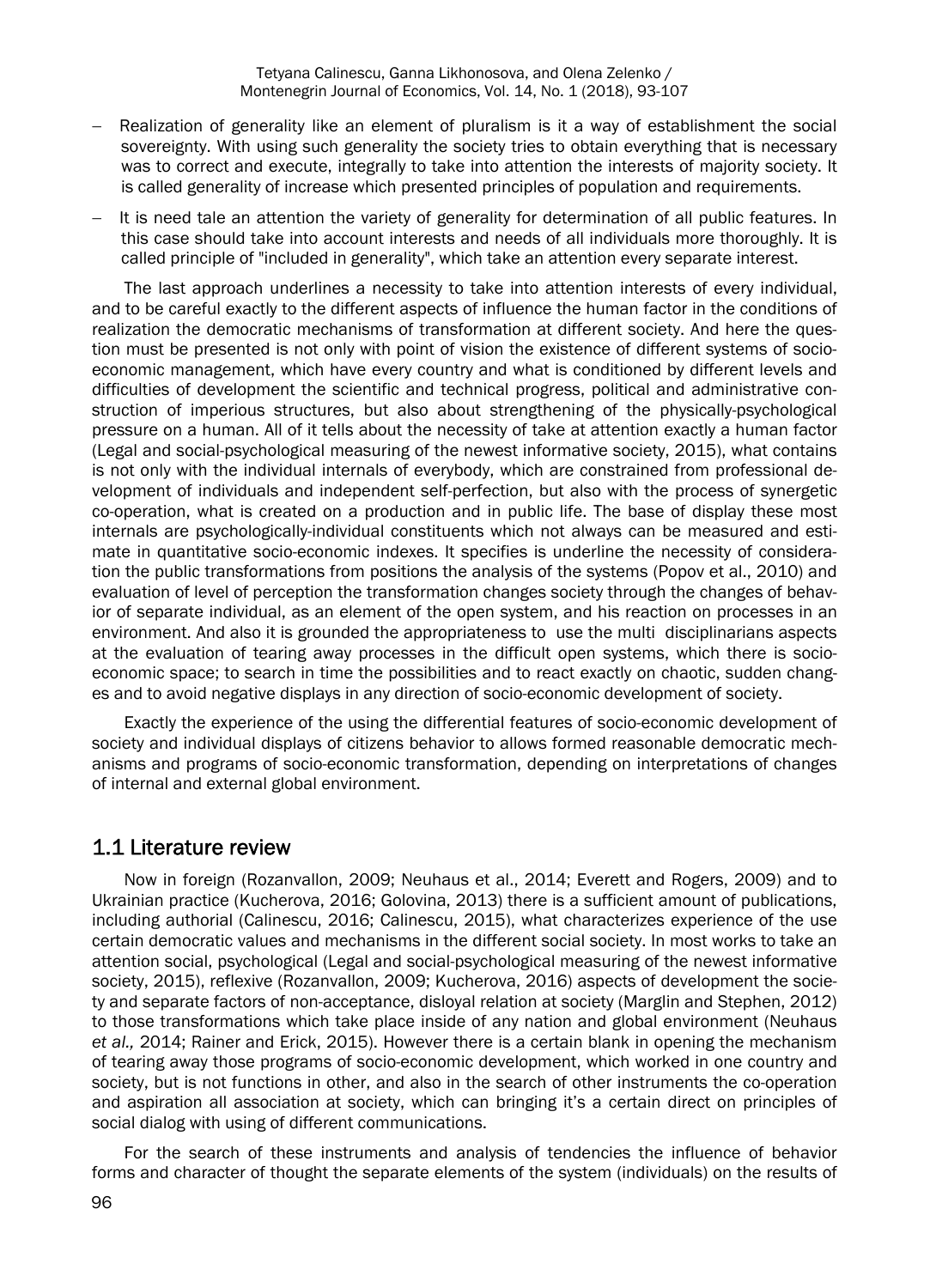general co-operation the system with an environment, and also for the exposure of possibility and level of distribution the phenomenon of tearing away were used in research the hypotheses of leading scientists of John Hopkins University (USA) (Straussner, 2000; Otto et al., 2010), what is connect with the collective and personal behavior of individuals, to forming self-sufficient of social group and vivid thought.

In the ground of researches there are methodological bases of development the social and economic systems, which are reasonable J. Schumpeter (1982) and to require modern interpretation and evaluation of consequences of transformations in Ukrainian society from the point of view on the real requirements of modern time.

#### 1.2. Methods and approaches, that used for achieve the purpose

By the purpose of this research there are an exposure and ground of formal aspects tearing away of those transformations, which take place today in Ukrainian society, and creations on this basis certain communication channels in relation to development of social dialog in society.

A specific research stipulates the necessity to use of fundamental principles the world economic science: regional and spatial economy and management of the socio-economic systems, that in an aggregate can use at theoretical and methodological approaches, special and scientific methods, like:

- methods of supervision and generalization, which can determinate in conditions of realization the socio-economic transformations;
- methods of expert research, which are use for determination of priority directions and valued reference-points of country development;
- monographic analysis, what can use for determination of essence the socio-economic tearing away on principles of synergetic co-operation in the conditions of democratic transformations;
- approach of the systems, what can use for the ground of democratic mechanisms the socioeconomic transformations and their consequences;
- methods of attribute evaluation, that are use for determination of intensity the socio-economic tearing away and possibility to input the communication connections like a social dialog;
- a structurally-logical analysis, what can use at research of directions the socio-economic transformations;
- $-$  reflexive methods, which are use for the choice of ways the socio-economic bringing in the conditions of realization the democratic mechanisms of state transformation;
- $-$  the special methods of historical and logical analysis, that are use for determination of conceptual principles the providing of socio-economic necessities of society; compensation and identification and loyal attitude to transformations, which take place at regional level.

## 2. THE RECONCILIATION OF SOCIAL AND ECONOMIC PROCESSES WITH MECHANISM OF SOCIAL DIALOG THAT NEUTRALIZE THE MANIFESTATION OF TEARING AWAY

Research of conditions the development of different society shows that a "society" is a flexible concept, which unites the people for the different forms of relations, interests and taste to life (Marglin and Stephen, 2012). Open questions at a society are its size and volume of limitations, which to depend from obligations, which undertake separate individuals, and amounts of members such society, who is satisfied by the utility of taken obligations, and also created conditions for development of individual variety and human communications. These are conditional contours, where are happen the processes of tearing away.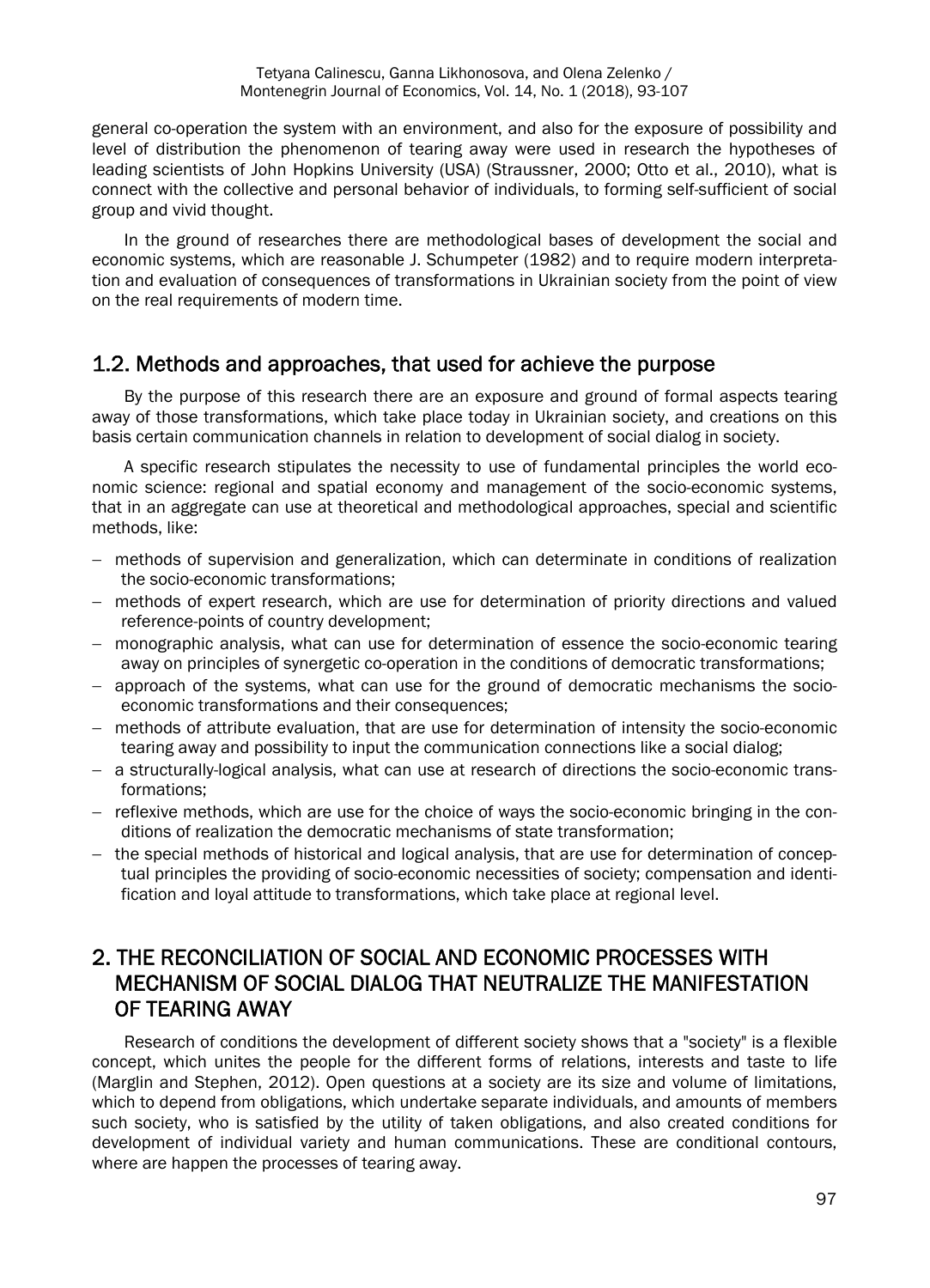The classics of synergetic (Khaken, 1985) exactly to underlined, that the individualist variegated of society (socio-economic system) to generate its changes. And just the same instability becomes the mortgage of development any system. Therefore development and tearing away must to perceive as a process of avoiding: sharp events, unrecognized of belonging to the general system, instability, choosiness, bifurcation, and chance. From here, the exposures of reasons internal social changes, external economic instability will assist the choice of those states, criteria of quality lives of population, which are need to use for a ground and overcoming of phases the tearing away of population.

#### 2.1 Socio-economic tearing away: a brake or accelerator the development of society

The researches, what was conducted by the USA scientists (Straussner, 2000; Otto et al., 2010; Sharon et al., 2012), was showed that the social tearing away strengthened vivid thought, especially at self-sufficient people. Human, who does not feel part of crowd, the social tearing away to create the conditions for development of creative thoughts (Ibid.). It is means, that certain aspects of tearing away are to serves for self-sufficient human the condition for understanding, that he is unique, is not a like other, even in own attitude to those stimuli and actions which take place in an environment.

For existing of impulses of tearing away are activated the mechanisms of rational egoism, which is interpreted as possibilities of individual to the own choice, to opening and following values, which are required by his life, to providing of own necessities with help do not take in attention and do not submission the mass reaction and development of respectable qualities of personality (Rand, 2012). For such people this difference is the positive stimulus of own development which to resulted to the increase of creative potential and creation of leader capital in certain association. This theory is founded on the confirmation of organizational psychology, where got the name from transformation leadership (Bass, 1990; 1988), what is means like a transformation, that grounded on the trust of group of people to the person of leader and to him innovative stimulus of directions the activity of general association (Кnippenberg, 2012). Leadership for its status is there group, general process of transformation ones energies to other. This process is determined the relations in which certain individuals to ready influencing on other. The relations are almost always opened out in a group context: small group (command, subdivision), middle group (organization, region), large group (nation, state). Leaders are induce inferiors to perceive and follow certain values, aims, types of relations and forms of behaviors, which are help at existed conditions to manage a group as collective and to determine membership in this group. Therefore exactly leaders are able to transform an individualist action in group and in society action.

Every association is difference from other like the choice of the obligations and specificity, which are depends from devotion of individuals. Historical European and American practice is characterized by creation of two types of society (Marglin and Stephen, 2012): a) for a necessity and b) for a cognations with various kinds and degrees of community. However, for having the different types of cognation there are always to existing the conditions for processes of tearing away and for are not taking an attention the arguments of modern transformations according to the processes of globalization in society.

Tearing away of democratic mechanisms the transformation of society is the consequence of aspiration the population (as parts of society) to maintenance of their integrity. It is means that processes of tearing away are created the conditions for appearance new greater or less independent societies, and created new tearing away segments are the result of law of synergetic development of the system (Khaken, 1985). In other words, during realization of democratic mechanisms the transformation of society for the certain interval of time there are two opposite processes, which change the synergetic value of society: outflow or accumulation of synergy. Therefore,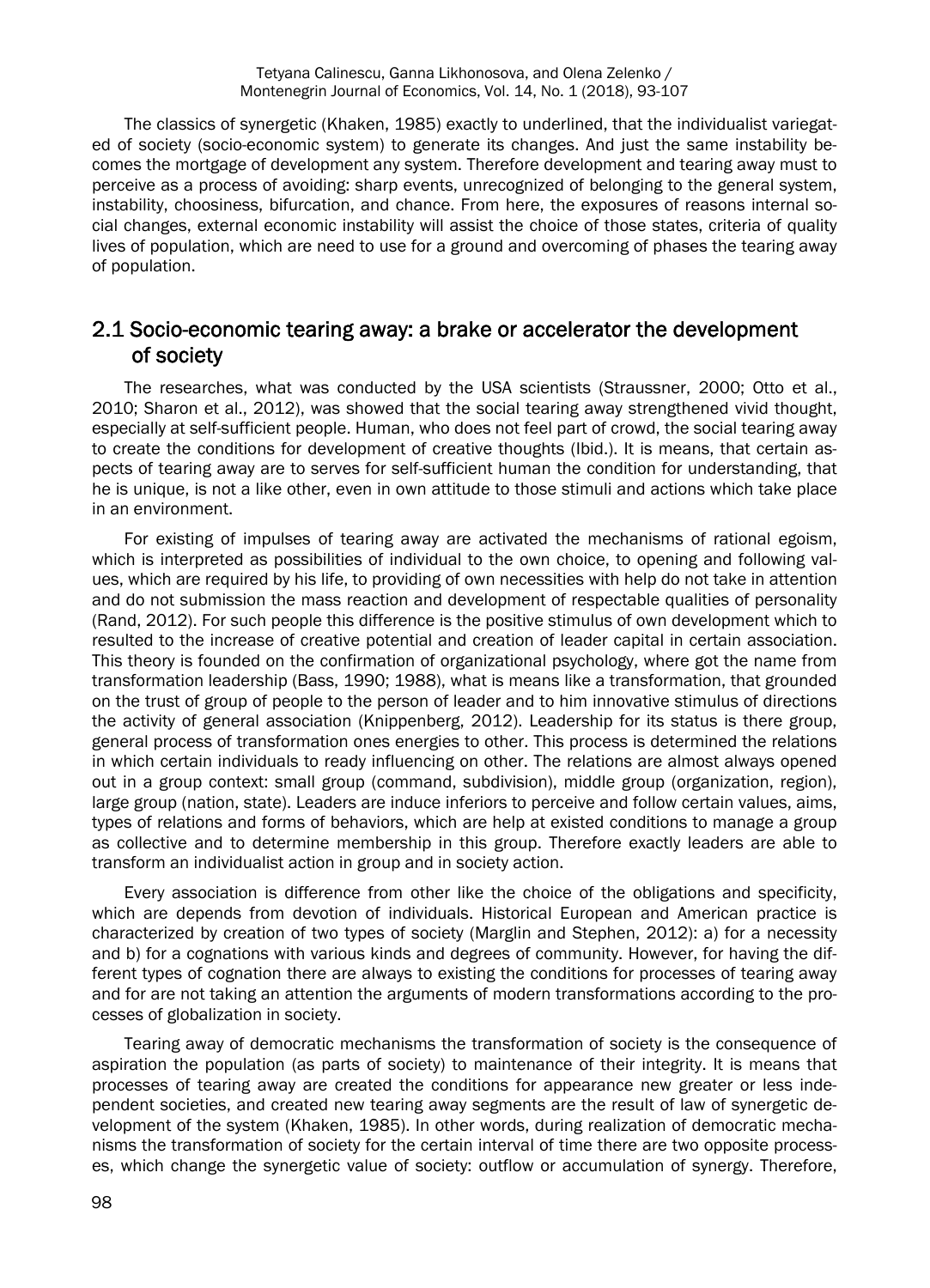Тetyana Calinescu, Ganna Likhonosova, and Оlena Zelеnkо / Montenegrin Journal of Economics, Vol. 14, No. 1 (2018), 93-107

determination and systematic watching the value index of synergic to give a possible to estimate the conditions of realization the democratic mechanisms of society transformation. If the total outflow of synergy exceeds the size of its accumulation there is diminishing of size the base synergy, and accordingly, there is happen the regressive development of society, gradually diminishing its present potential. Every next achievement of further synergetic development of society will have relative character, because will be to proceeding the base level of society possibilities. Clearly, that the intensive accumulation of synergy in an society has positive character and to forming new leader potential and society capital. From it coming, that the evaluation of conditions the realization of democratic mechanisms the transformation of society need to do for ability to synergetic effect of concrete society in the certain interval of time, to cause the effects of "expansion" or "clench" of own potentials which can have positive - making progress or negative - regressing character. The evaluation of these effects and scales of displays of tearing away can be conducted with help of synergetic indexes (see a formula  $1$  - Likhonosova, 2012). If for  $\alpha$  is to choose the system, what is characterized Ukrainian society, accordingly for system  $\beta$  is possible to consider the society of people, which are found under act of factors the socio-economic tearing away of the system.

#### $S_{\mathbf{r}}\alpha = E_{\mathbf{r}}\alpha + S_{\beta} + \Delta S_{\alpha\beta};$  (1)

 $S<sub>1</sub> \alpha$  - is it a synergetic effect in concrete moment of time (t) in the system  $\alpha$ ;

 $E_{\rm r}$  $\alpha$  - is it an initial effect in the system  $\alpha$ ;

 $S_{\beta}$ - is it a synergetic effect of expansion in the system  $\beta$ , is means effect of influence of the system  $\alpha$  on the system  $\beta$ ;

 $\Delta S_{\text{eff}}$  - is it influence of reverse synergetic effect of the system fon the system a.

To the positive or negative synergetic effect had general characteristics of the difficult system, like:

- it is existence in the society of direct and feed-backs connection between all component elements of society, on the basis of which are formed synergetic effects;
- it are tendencies of gradual decline the efficiency of socio-economic development of socialeconomic structures;
- it is the scales of synergetic effects of transformations, what to depend on the features of account society or not account in its functioning of general methodology of society development in quality of the difficult open system.

In any society (social and economic space) is existed different synergetic system levels (society: micro-, mezzo-, macro-, mega-), is it "effect of synergetic nest-doll", which is characterized by different directions of direct and reverse connections and durability of synergetic influence. Every level is related with other, there is interdependent, influence, and every higher level includes previous levels and has more powerful synergetic force.

The synergetic effect  $(S_r)$  of realization the democratic mechanisms of transformation the society (see formulas 2 and 3) is possible to define in the money measuring as a difference between the size of synergetic effect on a macro level ( $V\Sigma S_{\rm{maser}*}$ ) taking into account a cost and efficiency of application the regulative macro economic tool and size of synergetic effect on a micro level  $(V\sum S_{\text{micro-}})$  in the certain interval of time (t):

$$
S_{t} = (V \Sigma S_{\text{macro-}t}) - (V \Sigma S_{\text{micro-}t}). \tag{2}
$$
  

$$
S_{t} = (B_{\text{macro}} - B_{\text{micro}}) + P + P_{t} \rightarrow \text{max}, \tag{3}
$$

where  $B_{\text{macro}}$ - are charges in a macro society, what is conditioned by the program, that is input the mechanisms of avoidance the tearing away with help of the instruments the social dialog;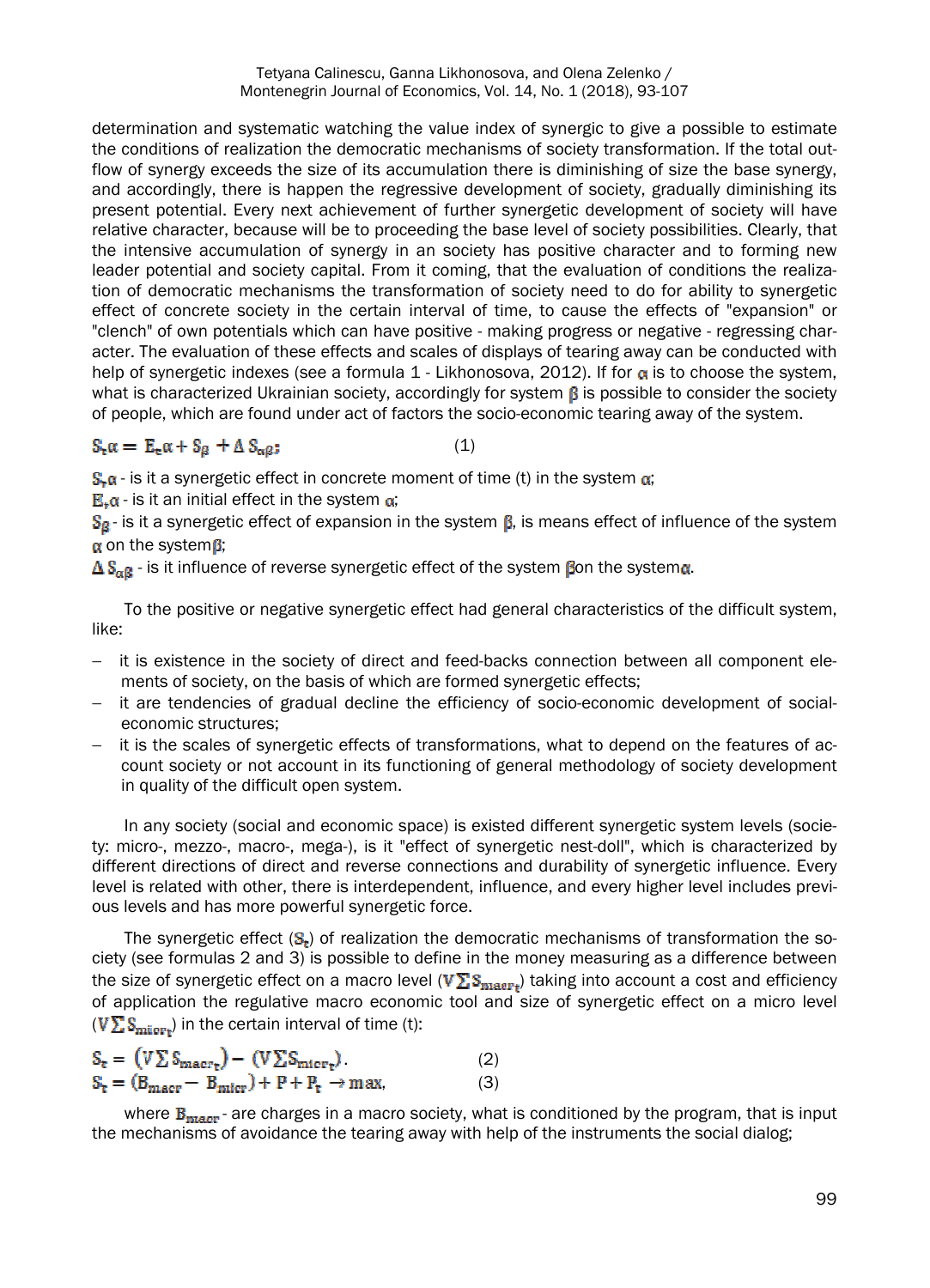$B<sub>micro</sub>$  - are charges in a micro community that is input the social dialog, what is conditioned by the program of activations the socio-economic bringing in its elements;

**P** - is it a net income of micro community, which is arise up as a result of removal of tearing away (source of synergetic), money measure;

 $\mathbf{P}_r$  - is it a net income of macro society, which is arise up as a result of removal of tearing away in set time on the combined levels, money measure;

Influence of realization the democratic mechanisms of spciety transformation on the processes of tearing away in society  $S_{\alpha\beta}$  (see a formula 4) is possible to define as an effect of co-operation macro society α with the separately micro community β:

 $(4)$ 

where $\mathbb{Z}_{\sigma}$  - is a complex, integral index, which is uniting the different variants of synergetic effectiveness the realization of democratic mechanisms of society transformation.

### 2.2 The establishment of a social dialog between the elements of the socio-economic environment

Differences in vision on social and economic development of society are related with conditions, some times realization of reforms, by a context and abstract perception of its essence, because different situations to require a different decision and realization, and the level of development of every separate society is not capable and can not take into attention the experience of other countries through uneven development of society, even in the conditions of one country. One of ways of overcoming the difference leveling of negative aspects of tearing away is there adjusting of co-operation, social dialog between the elements of social and economic space, structures and different society, by associations in the middle of society, to informative the population, which is created the principles for a A) closeness, B) diffusions of different democratic initiatives to the wide circle of citizens.

A. Closeness is it one of forms the co-operation, the process of permanent exposure of opinion all parties of co-operation, which is give up the permanent transparent information for the ground of different actions, acceptance and making decision (Rozanvallon, 2009). Exactly openness, transparency in the decision of general questions is created bases for realization of dialog, certain discussions, and decline of confrontation in society. Realization of social dialog is it from one side, by the instrument of correction of problem questions for one group of persons in society and to confessing rightness of the positions is it for other. At the frame of such co-operation is can existing the public controlling system, which in every society can have the personal, specific forms, in dependence which aims are put to it by society. Such system must be interactive, related to historical experience of society, with the modern conditions of development and to further wide bringing the populations into participation and education the lessons of democracy, in which everybody can accept direct participation. The main task of such public inspection must be: а) permanent analysis for the state of society, on the bases the indexes that is acknowledged by a national association and to answered world standards and tendencies; b) the search of instruments the consolidation, collective forms of collaboration and mutual communications for continuous work of the improvement the democratic mechanisms of transformation of society.

In composition of the public controlling systems can enter different institutes, which can characterized from public commissions, that foresee a public conference, discussion, dialog and concluding the different structures of popular control, where experts from population, whom in the simplified form can conduct different sociological researches, announce the results of analysis and to give a suggestions of concordance the general actions in society.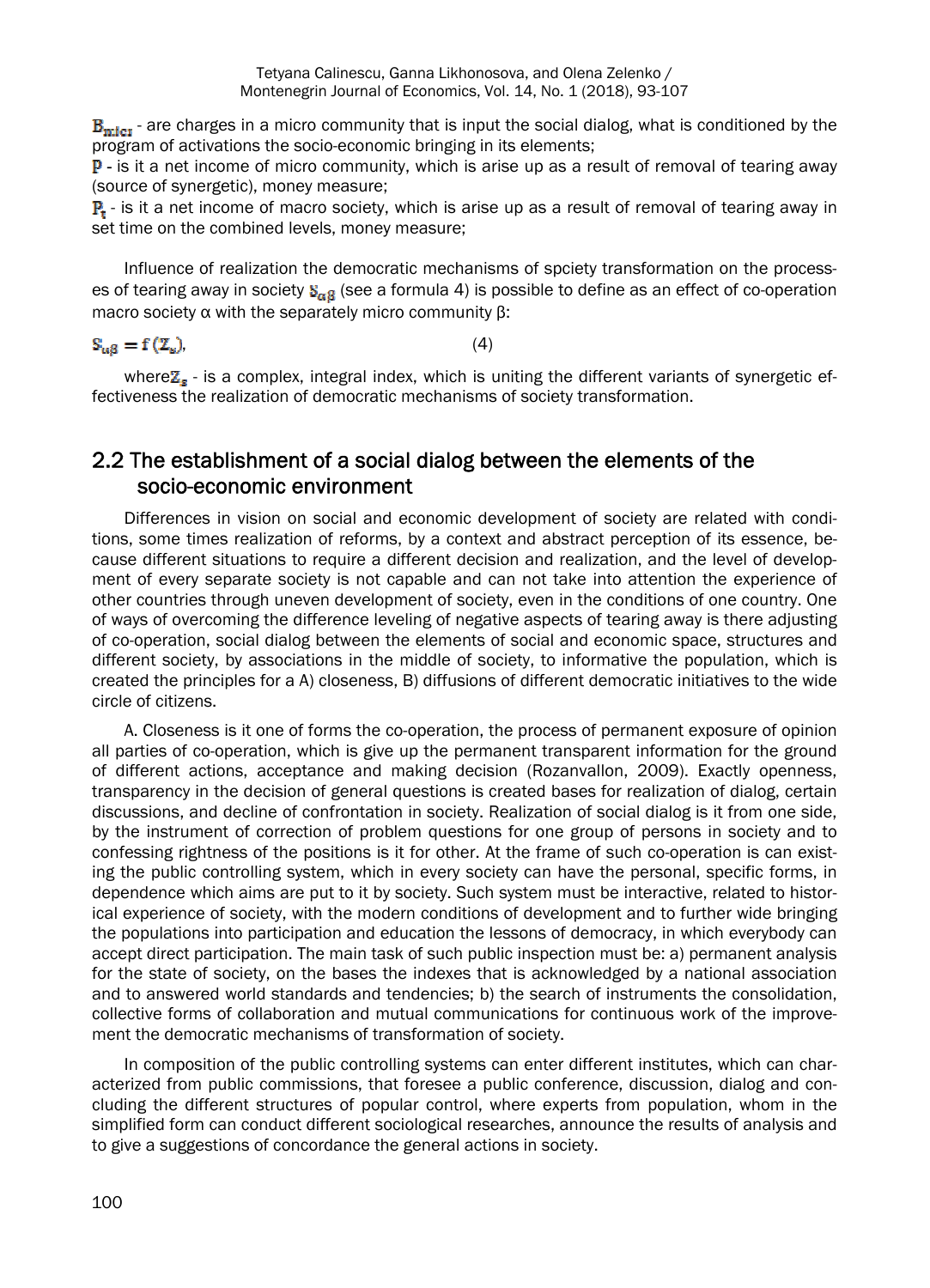B. Diffusion is the special type of communications, during which the different types of information and new ideas are passed from one individual to other (Everett and Rogers, 2009). For realization of diffusions is needed to have:

- idea or information:
- subjects, which are had certain information;
- other subjects, which are do not have yet certain experience;
- channels of communications, which are unite all subjects.

In quality of the last can be chose the different facilities: а) of mass information (radio, television, press), with help of it is possible to call the wide audience of society; b) of international channels, which are foresee an exchange experience is not only by means of mass-media, but with application of wide Internet network, interpersonal connection. Therefore diffusion is the same social process, which is foresee the determination of informal leadership (Everett, M. Rogers, 2009), it is means a confession of influence the separate individuals on the opinion of society about processes of tearing away or perception of general processes, which take place in different societies.

A few models of communications, which purchased the distribution in historical practice, are distinguished now, that help to conduct some parallels between the efficiency of its application and distribution (Everett and Rogers, 2009):

- model "needle of syringe", which is depend up on the role of mass-media and advertising in bringing up civil support of theoretical ideas, what is turned out in society. And here role of informal leadership even is not necessary, because the ideas of such leaders as "needles" get drunk in the masses of population with help of the different spheres of communications.
- two-stage model, which is follow from the higher indicated model, when ideas, at first, with help of mass-media come to the informal leaders, and then through to passed and come to the followers and keepers of these ideas. In such model play a substantial role for informal leaders and followers such factors as knowledge, persuasions, which then influence on the mechanism of making decision in society and degree of introduction the ideas. The degree of communications (the dialog) in such model is more difficult than model, because it is impossible to estimate any hypotheses the degree of knowledge, even when is greater attention gets to informal leadership.
- homophile and heterophile models, where the basic attention is spared to the methods of information transfer at interpersonal level. And if homophile is foresee similarity of individuals in communications, including such parameters as education, social and economic status and others like that. And, surely, any communications in such society are only to strength and enrich social relations. But heterophile is it the vice versa of certain differences in two and more individuals that is it results of erroneous interpretation and non-acceptance of the newest ideas.

Very evidently the processes of realization the democratic mechanisms of society transformation can watched directly in the field of economic relations. Certainly, that any society has a purpose to put in high level of social development, and the instrument of achievement this purpose is exactly an economy. It is means, that system of economic relations becomes the litmus scrap of paper, which is demonstrated the level of introduction the social dialog, because to sit down for a table of communication is mostly to compel the most sharp necessities which are formed exactly in an economic sector, like a: presence of living, problem of employment, health protection and others like that.

International organization of labor (Ivankevich, 2011) for the estimation of efficiency the realization of social dialog to recommended use the index of deserving labor and apply the system of indicators, which enables to estimate: the prospects to get a job for all interested persons; a comfort form of employment for every individual; level of the labor productivity; adequacy of salary, what is connected with condition of labor; objectivity of employers toward to attitude busy workers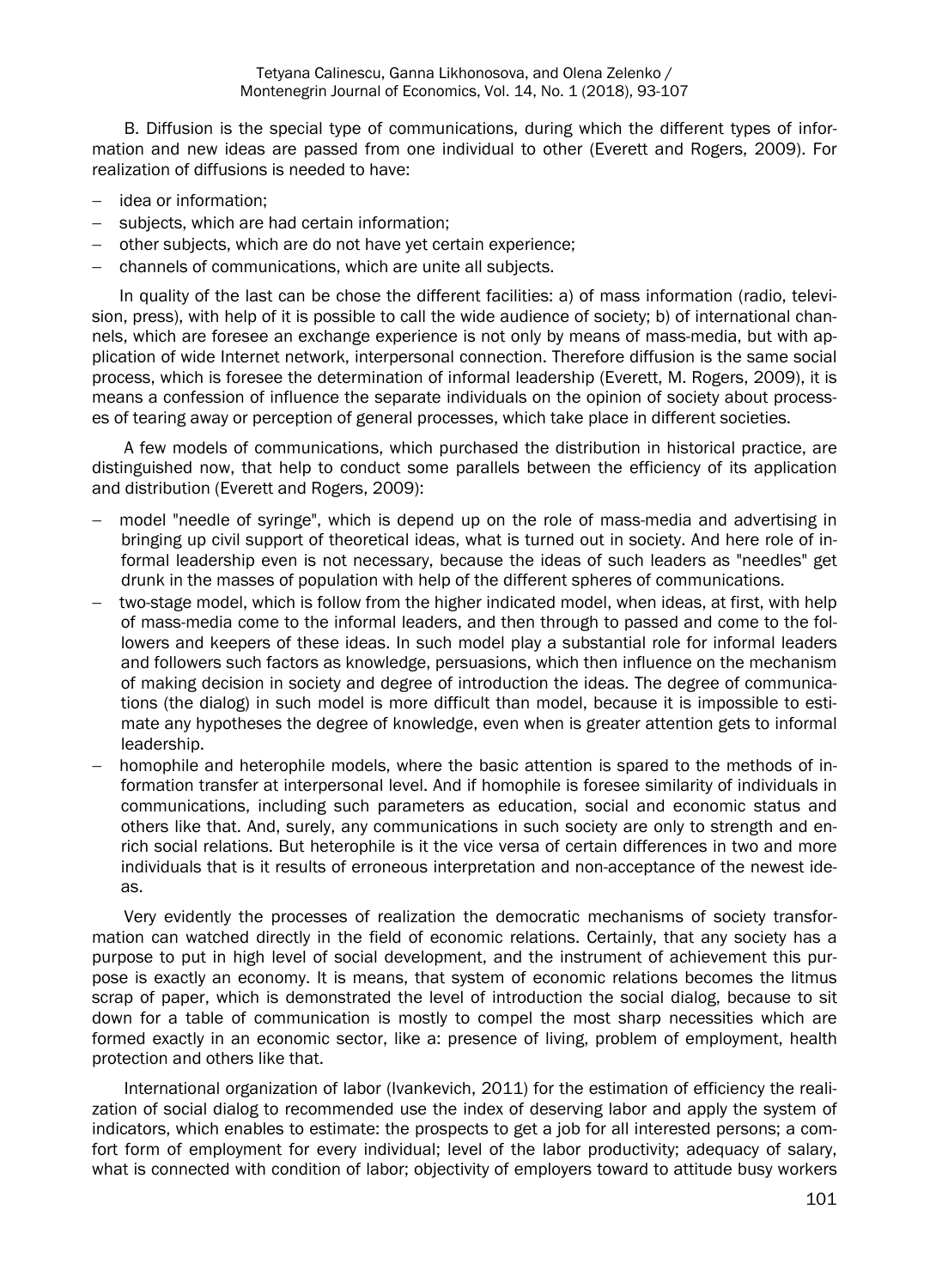on a production; duration of business hours and satisfaction by its; stability and security of job; level of security on the workplace and as also at the personal life; level of social security and possibility of combination the conditions of labor and personal life. All listed before indicators are complex, enough difficult for measuring, but there is a list of economic indicators which are mediated testify about adjusting of process the social dialog in an economic environment. To its can to belong: the extended recreation of goods producing and services, increase of the productivity of labor, increase of the real incomes of population.

If to see on problem is more in detail, so it is need to remember, that in the classic theory of social dialog on the modern stage of development is mostly important question is exactly about threepatrizm (National trilateral social dialog: Recommendation of IOL for effective management, 2014) – when the process of communication takes place between employers (by business), workers (ordinary the representatives of society) and state public, who are interested in socio-economic development of separate regions and state on the whole. Therefore, it is necessary to mark that at each of three parties there must be the indicators of development, each of which is impossible to nor take a attention, because exactly its a complex analysis to do objective conclusions about the presence (whether absence) of the adjusted social dialog, the degree of democratization the society and to account the interests of all its members. The structurally and logical chart of evaluation the results of introduction the social dialog is presented on Figure. 1.

Figure 1. The structural and logical chart of estimation the social dialog, which built on principles of threepatrizm



Source: it is worked out by authors on the basis of Каminska et al., 2013, pp. 97, 98.

Efficiency of realization the social dialog from position of workers or in general the ordinary members of society are most characterized:

- indexes of employment (a level of fluidity of persons on enterprises, quantity of the disengaged workers in percents to the middle accounted quantity of working people, level of the forced unemployment people);

 $-$  the conditions of labor and its guard (part of population, who are working in harmful and dangerous conditions, level of traumatism on productions, level of professional morbidity among a working population, duration of vacation);

 payment of labor and social support of workers (a level of average monthly salary, the specific gravity of workers with the compensation of salary in the general amounts of the hired workers on economic active enterprises);

- state of labor relations (quantity of workers, which are working for collective labor agreements; quantity of workers with the minimum size of salary, which is set by a collective agreement and what is legislatively to envisaged minimum size of salary, also real and higher then minimum);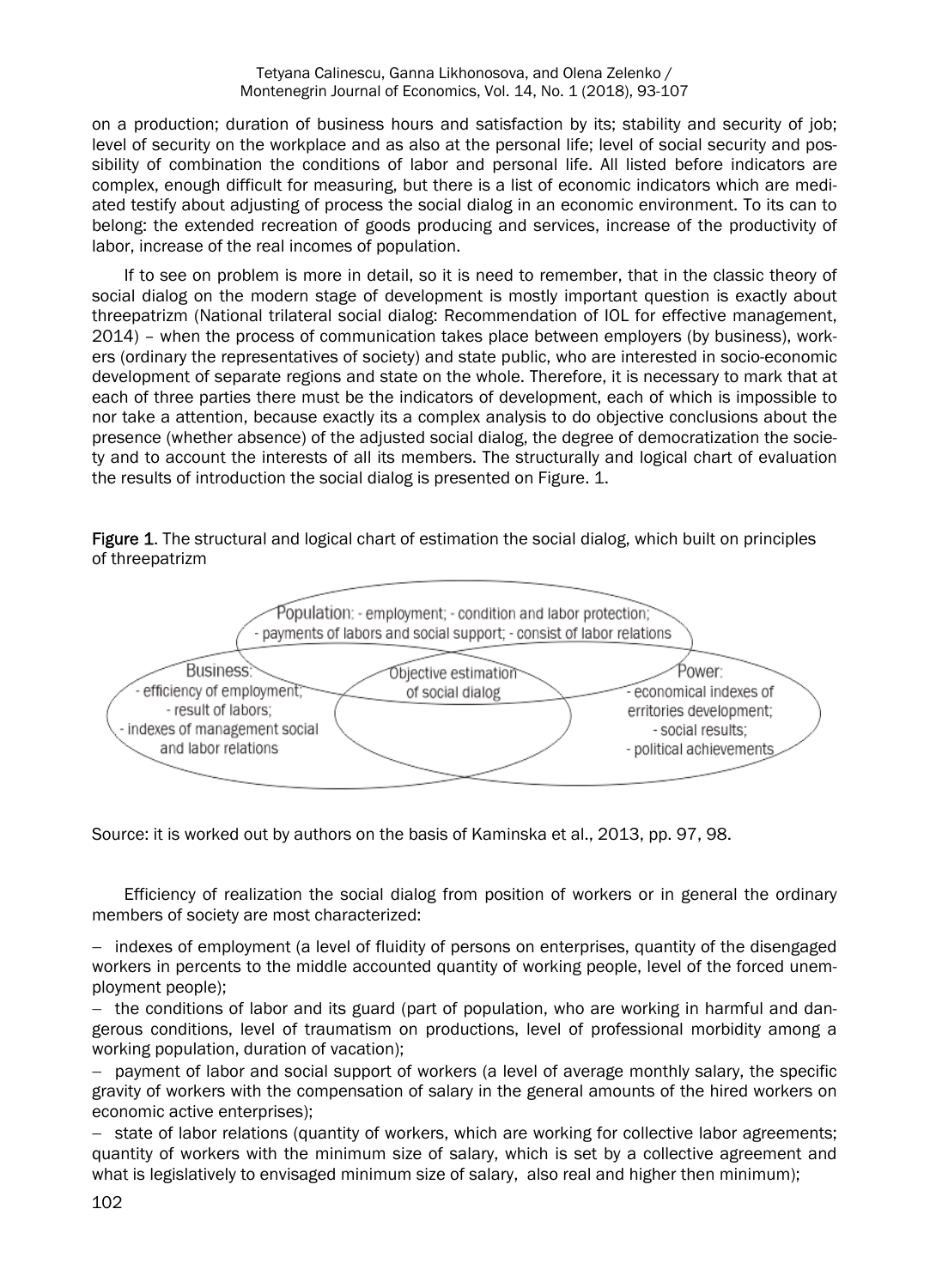For the businessman's in plan of development the social dialog is most actual indexes:

- efficiency of employment the hired workers (level of the using business hours, specific gravity of losses the business hours in a fund of general business hours, amount of workers with full employment in correlation to the general amount of regular workers);
- effectiveness of labor (financial results from economic activity in a calculation on one hired worker, volume of the realized products or services in a calculation on one hired worker, between's by the rates of height the volumes of realization the products or services and rates of height the salary of workers;
- indexes of management social labor relations (part of extra charges for no using time from general fund of labor payment, coefficient of higher qualification, amount of unexhausted hours in middle per one employee that take a part in a strike).

The effectiveness of social dialog from the side of power organs is examined with help of indexes, like a:

- economic indicators of development the territory (gross domestic product (GDP) or gross regional product on each members of population, index, which is characterized of cost of living, real incomes on each person of population, cost of producing the products and services in a calculation on one busy person, between's by the index of physical volume of gross additional value and index of worker salary);
- social results (economic activity of population, created new working seating places, level of employment, unemployment rate and amount of unemployed persons for more than 6 months, volume of help an unemployment, between's by the sum of help an unemployment and middle salary, amount of persons in the forced vacations, amount of pensioners on one working person, amount of unemployed persons on one busy worker, sum of the compensation the salary of personnel in a calculation on employee economic active enterprise, and others like that);
- political works (amount of physical persons, who are members of professional non governmental organizations, amount of strikes and amount of cases, which is related to violations of labor legislation, sum of penalties for violation of labor legislation, and others like that).

In depending from the purpose of analysis and evaluation the list of indexes can be narrowed or vice versa - to extend. It is not a dogma and can have different modifications with the change of "accents". The amount of participants and level of their influence and participation can change the process of communication. Also it is need to take attention on the model of social dialog like a "bepatrizm plus" and "threepatrizm plus" (Zelenko, 2015). For result of analysis this models the chart on rice. 1 can be modified according to the amount of interested parties.

Modern practice of forming the social dialog is underlines the necessity of concentration of attention on the different stages of its development, especially, on the stage of creation the social partnership in an economic environment (Іvashtshenko et al., 2010). And also to do accent on importance of presence the members of association the high level of qualification and relevant of present professional skills, those will good for assists a forming of social partnership and stable socio-economic development (Matching Skills and Labor Market Needs, 2014). The same idea is supported by the participants of the annual Daos economic forum, which underline that in the world is existing a large problem of coincidence of present professional skills and necessities of modern labor market (Ibid.), what is resulted to the economic tearing away of human (to insolvency of employment into deserving work place, unstable and subzero profit, and others like that) and further social tearing away (insolvency to realize themselves as personality, partial or complete isolation in communication, acquisition of harmful habits, and others like that).

The primary purpose of forming and realization the social dialog is an increase of level and quality of life the population of region, country, and humanity at the whole. One of indicators, that characterize a level and quality of life there is an integral index like an index of human develop-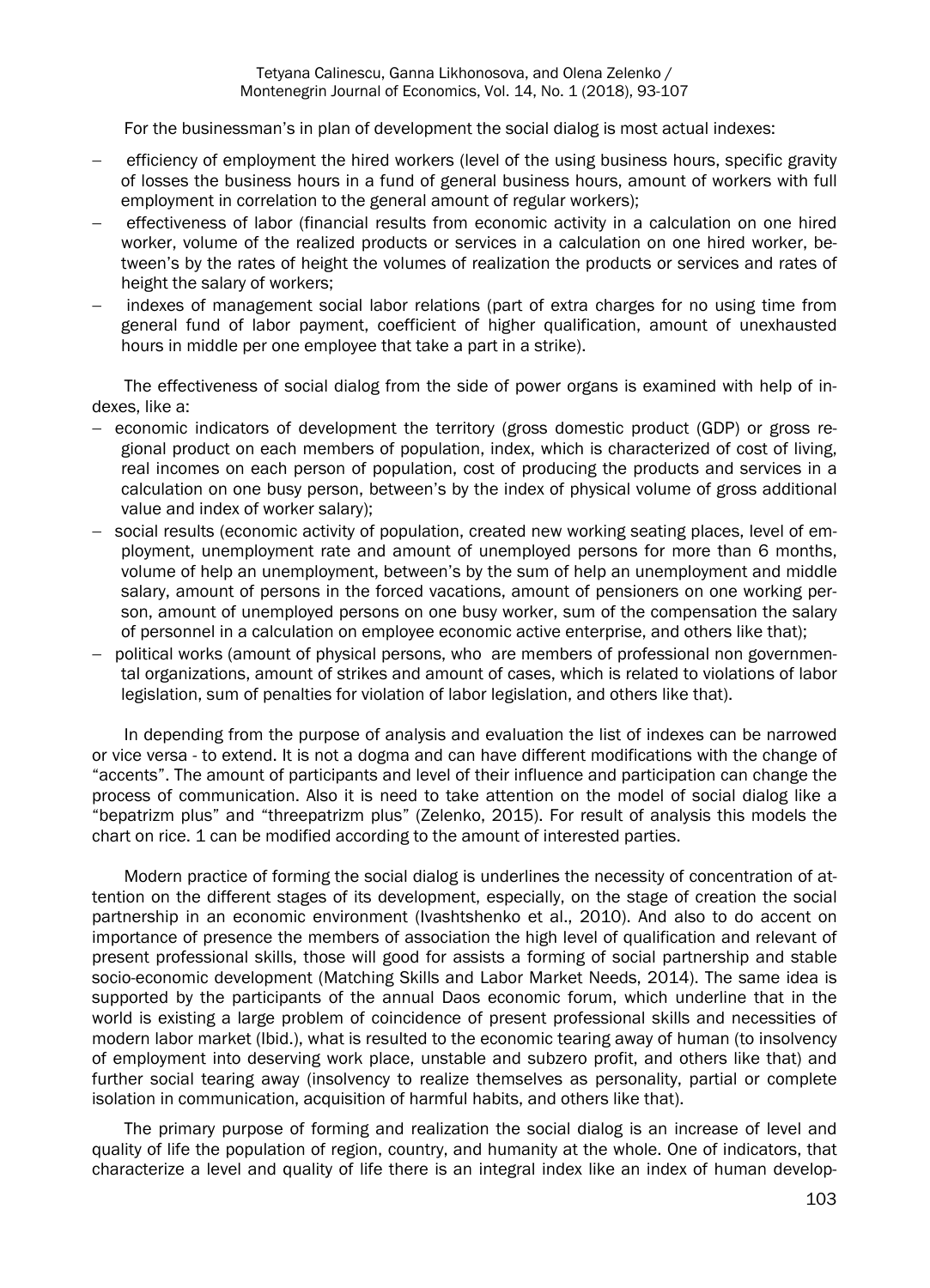ment (ІHD). In basis of calculation ІHD is found the expected life-time, what is fixed after birth, education (duration of studies) and level of welfare in society (there is GDP on one person of population). On results research, what are conducted by Organization of United Nations all countries were divided into four groups: with the very high, high, middle and low level of human development (table  $1$ ).

| Countries                                                 | Index of human development |
|-----------------------------------------------------------|----------------------------|
| Countries are leaders and its rating in the world         |                            |
| 1. Norway                                                 | 0.949                      |
| 2. Australia                                              | 0.939                      |
| 2. Switzerland                                            | 0.939                      |
| 4. German                                                 | 0.926                      |
| 5. Denmark                                                | 0.925                      |
| 5. Singapore                                              | 0.925                      |
| 7. Holland                                                | 0.924                      |
| 8.Ireland                                                 | 0.923                      |
| 9. Iceland                                                | 0.921                      |
| 10. Canada                                                | 0.920                      |
| 10. USA                                                   | 0.920                      |
| 81. Ukraine                                               | 0.743                      |
| Middle indexes on groups of countries                     |                            |
| Countries, where are very high level of human development | 0.892                      |
| Countries, where are high level of human development      | 0.746                      |
| Countries, where are middle level of human development    | 0.631                      |
| Countries, where are low level of human development       | 0.497                      |
| World index                                               | 0.717                      |

Table 1. An index of human development for 2015 in same countries of the world

Source: it is formed by authors on the basis Report about human development 2016, p. 198 - 201

To the selection of the investigated countries (table 1) were got 188 the states of the world. Among leaders are countries of North and Central Europe, Australia, Singapore, Canada and USA. Ukraine, even if take at attention, the it found in the group of countries with the high level of human development, it is occupied 84 places only in the general rating, and this index became worse comparatively with 2014, when a country was on a 81 place.

In each separate case can estimated the conditions of realization the existing in society democratic mechanisms of transformation possibly made by means of methods (Everett and Rogers, 2009):

- socio-metrical is like for example questioning, testing, interviewing and others like that;
- rating, that is foresees the set of certain information, for which must line priorities or near-term negatives, which it follows to overcome;
- self-determination, which is depended from exactness and objectivity of questions, which are put for those, who is ready to show the self-organization and attitude toward those events which take place in society;
- supervision, which is foresee on the own set of information, for which is watched the attitude in society according to conditions of transformation.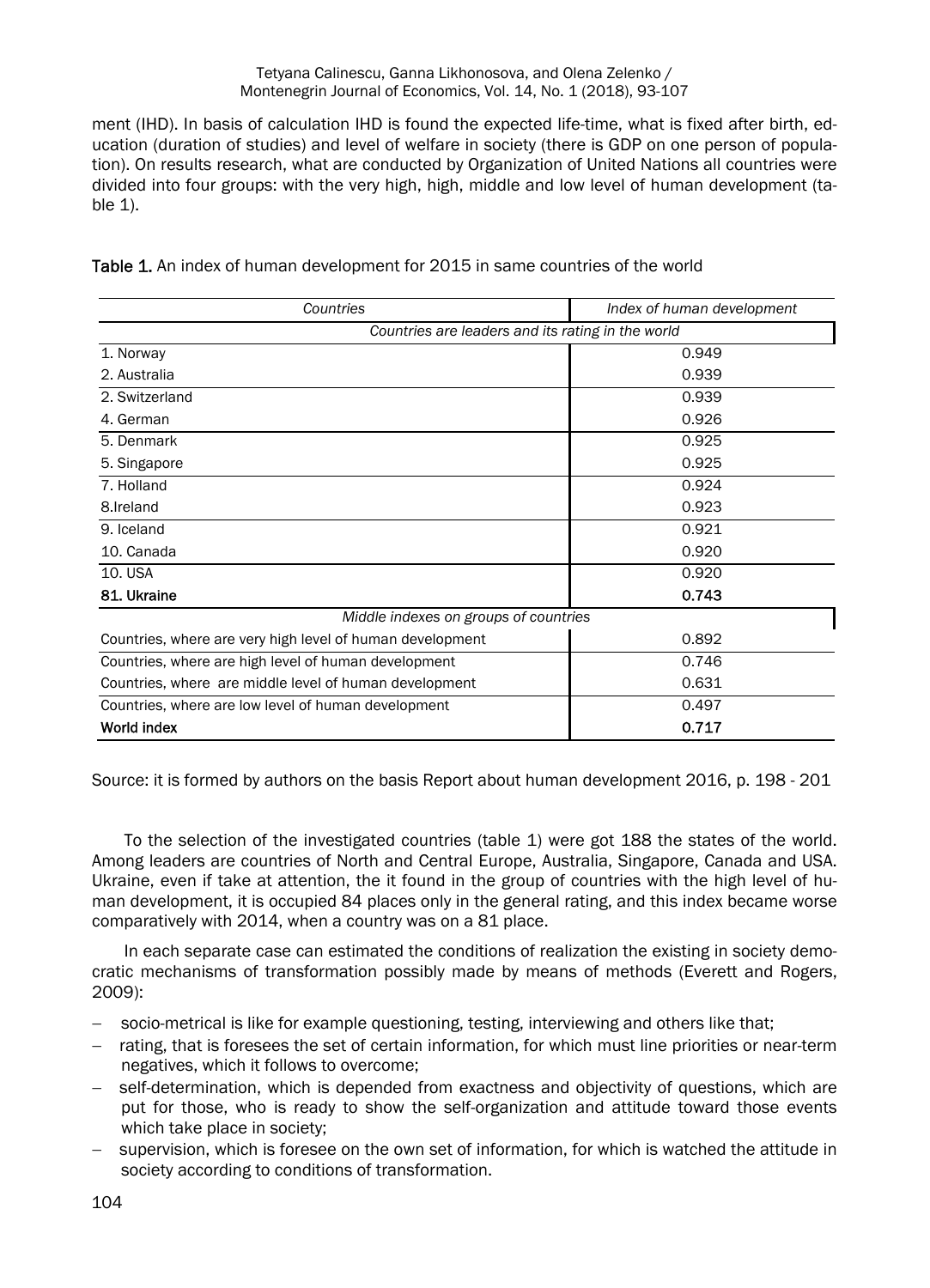Information, which is included in researches for these methods in every society can be own, individual and specific and must remove the unique of transformations to comparing with similar that took place in other society. Therefore for research of any democratic transformations must be use methods, which take into account experience of other society and historical periods.

In the process of such informative exchange there are social studies, when the members of one society to use experience of other, to have unlike results with help of oriented correctly drawn conclusion, corrective and timely acceptance of decisions. Such social approach is provide, that in the process of similar communications and co-operations there is a change point of vision the participants of society. They can change the managing roles, which are changed the direction of democratic discus and generated the mechanism of interdependence between all members of society.

## CONCLUSIONS: IT WILL HAPPEN NEXT ARE THERE NEW PROBLEMS AND NEW **SOLUTIONS**

Working out the total to the conducted researches is possible to assert:

- Display of democracy in any society is the universal phenomenon, and to compel society to conduct unique experiments, develop the specific mechanisms of transformation all members of society according to conditions of development the society.
- To eliminate exactly certain mistrust in any form is impossible in society that is results the existence contra democratic phenomena, the creation of different obstacles, what is connect with social, economic and democratic transformations.
- Basic way of overcoming the mistrust of people there is a social dialog in the process of which to connect close relation between the members of society. Exactly in the process of such dialog is approached connection of people, is avoided any barriers, which are close every individual to local and state administration, what is formed, inculcates and legislatively designing the relations in society and products of its public creation.
- General principles of distribution the democracy are underlined the necessity of diversification the different mechanisms of adjusting the dialog. From one side can be simplified and more deepen some relations between the people, and from other its are become complicated, to laid on each other and can to give up contradictory results which can to made yet more distance between the members of society in realization of the put aims.
- For watching of broken and adjusting the permanent connections it is need to have democratic methods of control, which can be in different structural forms and institutes. Its will help to break a secret the circle of mistrust in relations by a discussion and bringing of the real transparency in mutual relations in society on all levels of management.
- To estimate efficiency of realization the social dialog and adjusted connections in society it is recommended to do with help high-quality and quantitative indexes, and using the of mainly communication methods of evaluation and public reacting, that is used widely procedures of questioning, testing, interviewing and others like that.
- The main positive method and resulted form of democratic mechanisms are social studies, which is bring not only perceptible material profits to society but also gutted social effects, that to measure money indexes it is not always succeeded in a current period¸ and the real effect from social studies it is possible to feel only during the same time.
- Today's transformation socio-economic situation and real indexes of macro- and the microeconomic state of Ukraine are leaded the immediate necessity of activation the national consciousness, the development and introduction of mechanisms the acceptance of adequate decisions, the increase of social and economic activity, social mobilization and own national economic positioning. This measures will allow: to send the tearing away processes of transformations in positive direction; to accumulate a leader capital; to provide innovative to development of country and assist the increase the welfare level of population and quality of their life.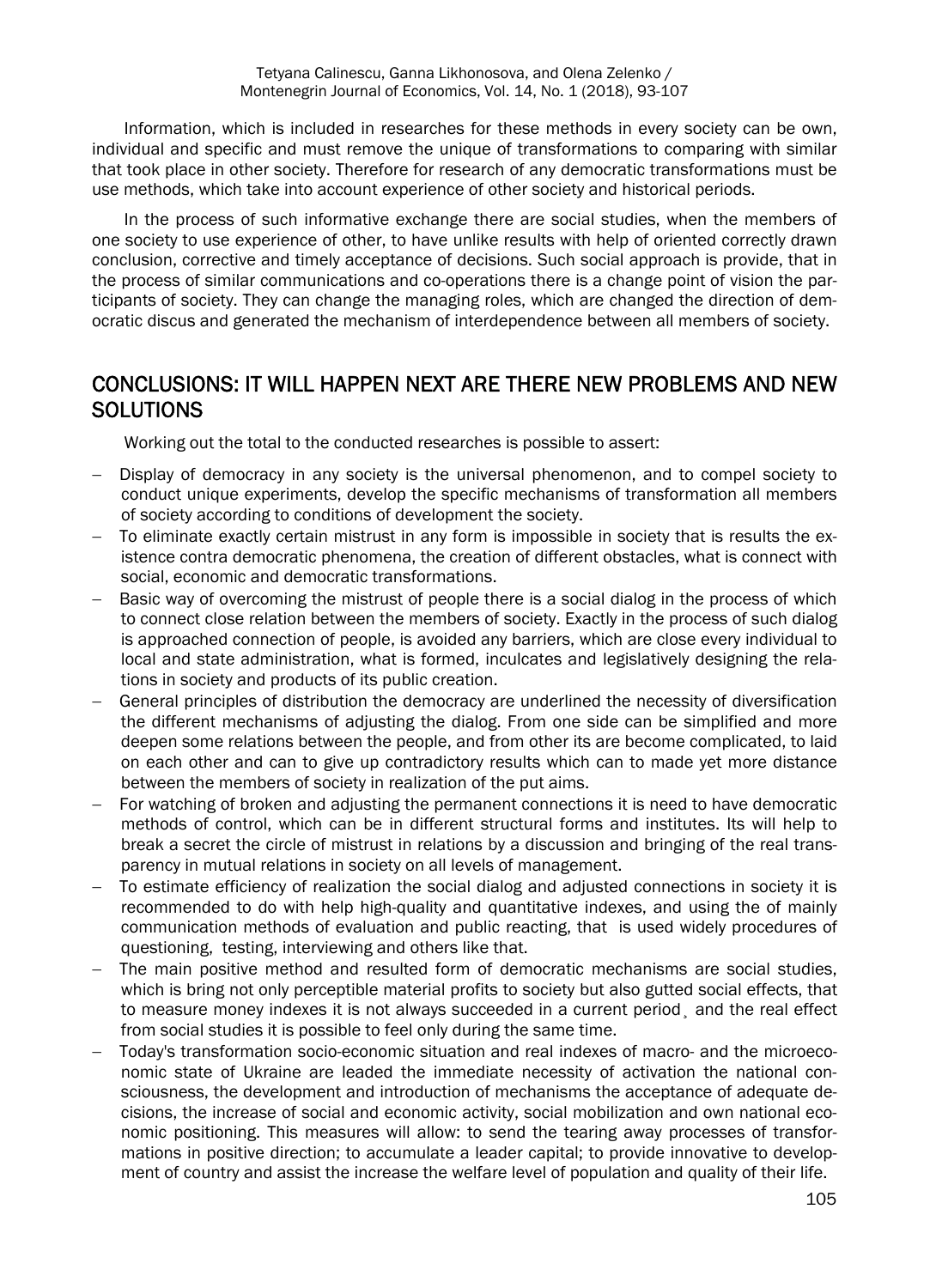The evaluation of condition the realization of democratic mechanisms the transformation of society can be measured by a synergetic effect, that is got in a socio-economic society, where are proved the phenomenon of tearing away. Therefore the main task of the governmental program must to avoid the negative consequences of reverse connection with the torn away segment of society and forming of the proof positive function of the general socio-economic system.

Distribution of the socio-economic tearing away in combination with the action of synergetic effects can result in the not forecast destructive consequences. Therefore further researches of these processes will be connecting to the exposures of multi disciplinary connections, to found same trends and to do their interpretation.

#### **REFERENCES**

- Bass, B. M. (1990), *From of transactional to transformational leadership: Leading of to share the version. Organizational Dynamics*, Erlbaum, Mahwah, NJ.
- Bass, B. M. (1988), *Evolving of perspectives on charismatic leadership. Charismatic of leadership: The elusive factor in organizational effectiveness*,Jossey-Bass, San Francisco. CA.

Busel, V. Т. (2009), *Large explanatory dictionary of modern Ukrainian language*, Іrpin, PTF "Perun", Kyiv.

Calinescu, T. (2016), "Methodology of adaptation the democratic mechanisms of self-providing to socio-economic transformations of society", *Time description of economic reform*, No. 2(22), pp. 69–74.

Calinescu, T. (2015), "Democratic mechanisms of self assistant's socio-economic transformations of society", *Time description of economic reform*, No. 3(19), pp. 69–74.

- *Constitution of Ukraine: accepted on Supreme Soviet of Ukraine* (June, 28, 1996), The Press of Ukraine, Kyiv.
- Everett, M. R. (2009), *Diffusion of innovations*, Kyiv-Mogylianska Academy, Kyiv.
- Golovina, О.G. (2013). *Bases of social economy*, Center of educational literature, Kyiv.
- Gorohov, F. (2017), *Impoverishment of population in Ukraine accepted catastrophic scales*, Informational and analytical edition, Retrieved December 12, 2017, from https://*odnarodyna. org*/content/
- Gretton, L. (2003), *Living strategy: how to place people in the center of decision the corporate tasks*, Balance-club, Dnepropetrovsk.

*Human development for all and each* (2017), *Report about human development 2016,* Program of development OUN, Whole World, Moscow.

- Ivankevich, I. I. (2011), *A type of deserving labor in Ukraine*, The International bureau of labor, Institute of development the social security and crediting, Kyiv.
- Іvashchenko, S.I., Bezpalko, O. I. (2010), "Forming of the system of social partnership in Ukraine" *Scientific Works of the National University of Food Technologies*, No. 35, pp. 100–106.
- Каminska, І. М., Kalenda N. I. (2013), "The Methodical variant to estimation of efficiency the activation of social dialog on regional level", *Economic sciences*, No. 10, pp. 88–101.
- Khaken, G. (1985). *Synergetic: hierarchies of instability in the self-organized systems and devices*. World, Moscow (in Russian).
- Кnippenberg, D.A. (2012), *Leadership and power. Processes of identity in groups and organizations*, Humanitarian Center, Kharkiv.
- Кucherova, G.Y. (2016), *Strategy of forming the conscious taxation as factor the steady development of economy*, CPU, Zaporizhzhya.
- Law of Ukraine (2013), "About state social standards and state social guarantees", *Lists of Supreme Soviet of Ukraine*, No. 4523 – VI, pp. 3, 22.
- Legal and social-psychological measuring of the newest informative society (2015), *Development of informative society*, HEE "University of Economy and Right "Step", Kyiv.